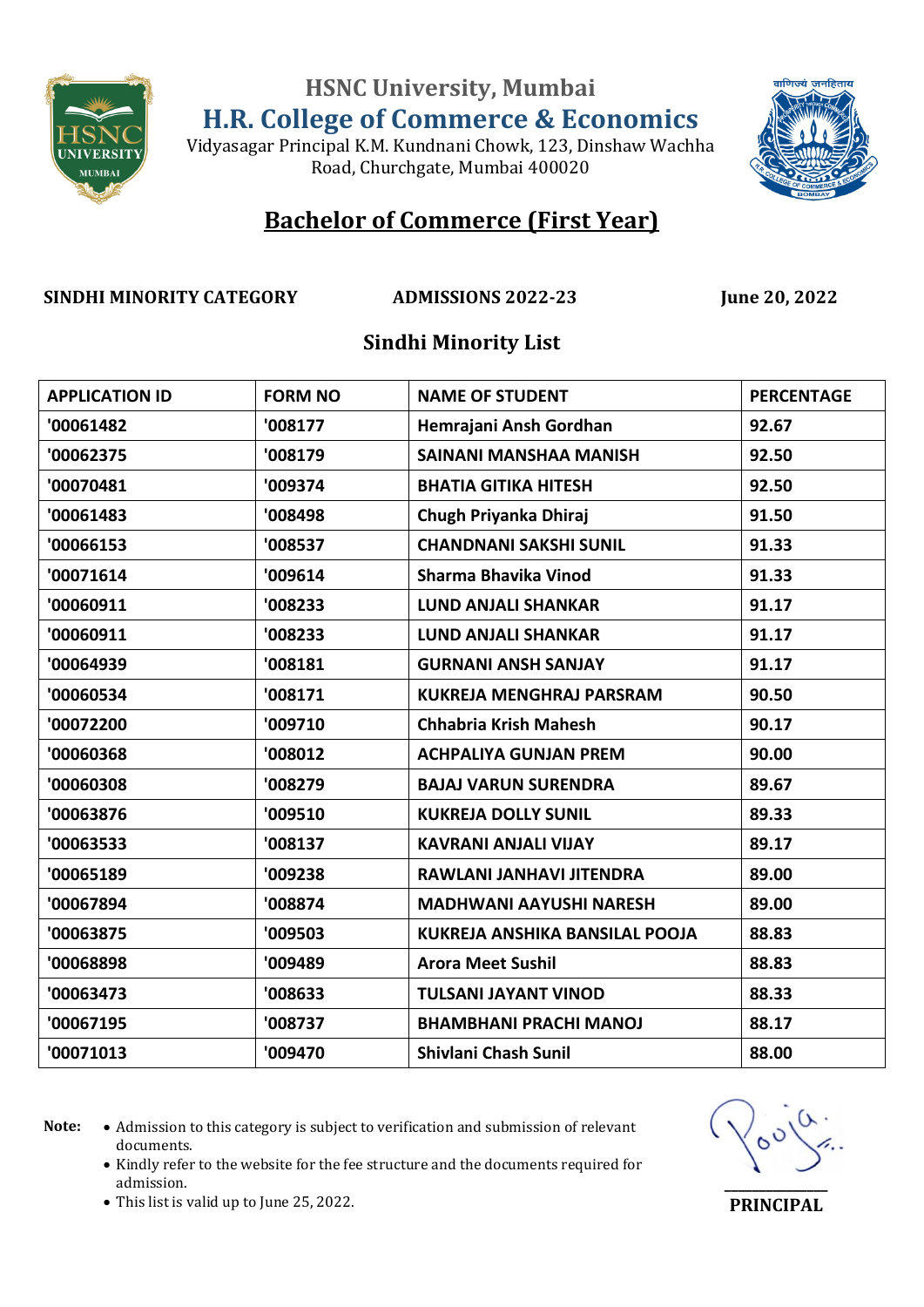Vidyasagar Principal K.M. Kundnani Chowk, 123, Dinshaw Wachha Road, Churchgate, Mumbai 400020



### **Bachelor of Commerce (First Year)**

**SINDHI MINORITY CATEGORY ADMISSIONS 2022-23 June 20, 2022**

| '00060283 | '008159 | Sawlani Avishi Param                 | 87.67 |
|-----------|---------|--------------------------------------|-------|
| '00063382 | '008103 | <b>KHATTAR TANVI SANJU</b>           | 87.33 |
| '00060312 | '008258 | Pamnani Ronit Nareshkumar            | 87.17 |
| '00061909 | '008161 | <b>AHUJA SHAILEN SHANKAR</b>         | 87.17 |
| '00066974 | '009267 | Wadhwa Bhakti Ranjeer                | 86.83 |
| '00063614 | '008320 | Diksha Hiranand Motwani              | 86.33 |
| '00060373 | '008125 | <b>MULTANI RICHA CHANDERLAL</b>      | 85.50 |
| '00061316 | '009108 | Dolly sukhwani                       | 84.83 |
| '00063036 | '008437 | <b>TALREJA MAHEK LAKHU</b>           | 84.83 |
| '00063299 | '008199 | <b>JOTWANI MEHEK DEEPAK</b>          | 84.83 |
| '00066310 | '008915 | Aayush Yogesh Dani                   | 84.67 |
| '00061439 | '008152 | Pranjalrani rochiram panjwani        | 84.50 |
| '00063418 | '008107 | Lakhani Heren Surender               | 84.17 |
| '00070815 | '009550 | <b>OCHIRAMANI RITESH SANJAYKUMAR</b> | 84.00 |
| '00060415 | '008187 | <b>UDASI KIRTI DINESH</b>            | 83.67 |
| '00060086 | '009071 | dheeraj aaswani                      | 83.54 |
| '00066506 | '008930 | <b>KAPOOR KARANVEER RAHUL</b>        | 83.50 |
| '00062279 | '008046 | <b>WADHWANI AANCHAL JAI</b>          | 83.33 |
| '00065398 | '008460 | <b>GUWALANI KUNAL JAIKISHAN</b>      | 83.33 |
| '00061365 | '008132 | Ahuja Namrata Lalchand               | 83.17 |
| '00059766 | '009325 | <b>Vyas Nischal Yogesh</b>           | 83.00 |
| '00059767 | '009497 | Deep Anil Gehi                       | 82.67 |
| '00063638 | '008155 | <b>KHESKANI KRISH VINOD</b>          | 82.67 |
| '00062617 | '008342 | <b>Chugria Mohit khemchand</b>       | 82.00 |
| '00061902 | '008584 | <b>WADHWA VIJETA SEWAL</b>           | 81.83 |
|           |         |                                      |       |

Note:  $\bullet$  Admission to this category is subject to verification and submission of relevant documents.

• Kindly refer to the website for the fee structure and the documents required for admission.



This list is valid up to June 25, 2022.

**PRINCIPAL**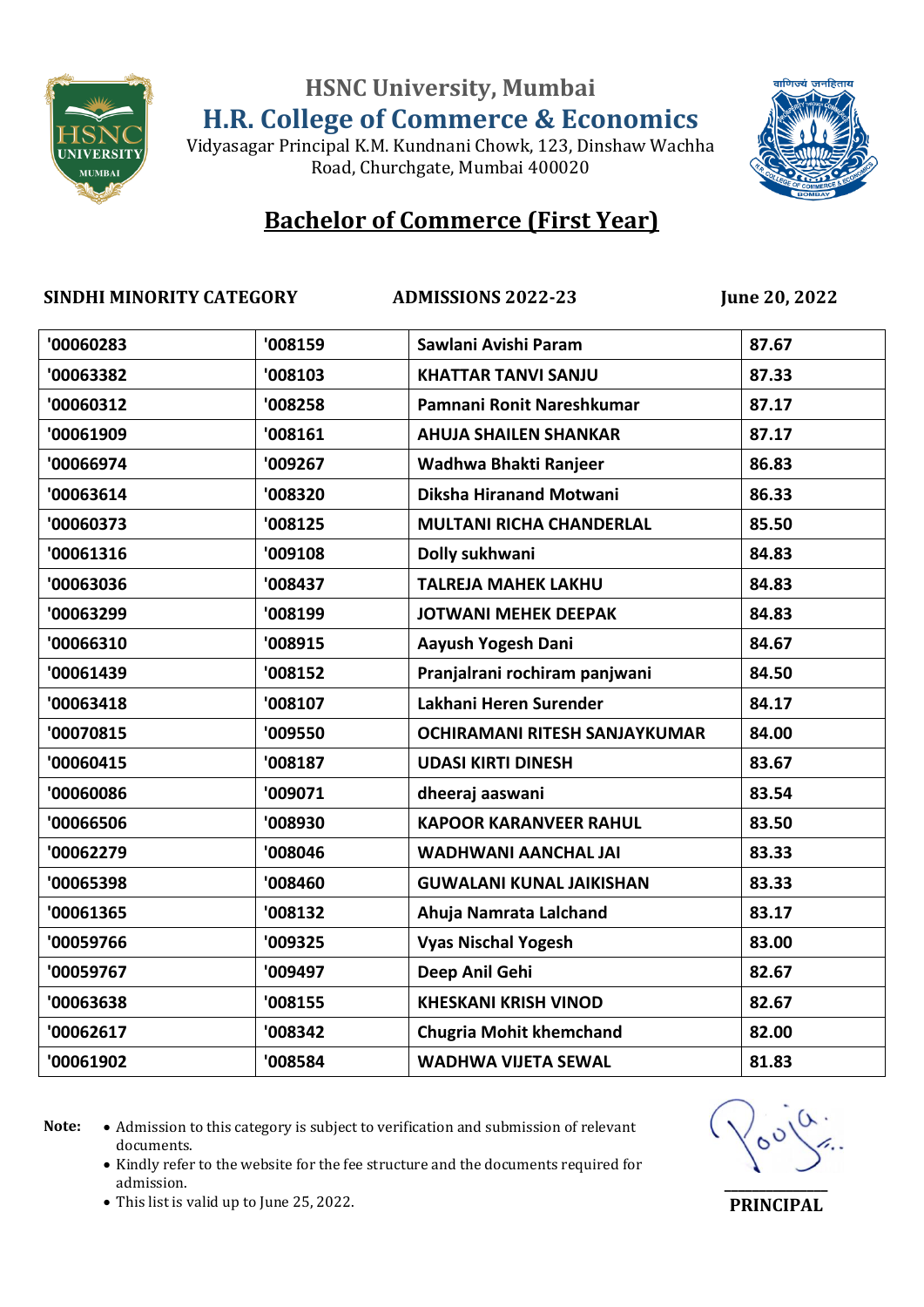Vidyasagar Principal K.M. Kundnani Chowk, 123, Dinshaw Wachha Road, Churchgate, Mumbai 400020



# **Bachelor of Commerce (First Year)**

#### **SINDHI MINORITY CATEGORY ADMISSIONS 2022-23 June 20, 2022**

| '008308 | Kakani                               | 81.83 |
|---------|--------------------------------------|-------|
| '009475 | <b>VAVA MANASVI HARESH</b>           | 81.67 |
| '009609 | <b>ROHRA LAKSH CHANDRU</b>           | 81.67 |
| '008212 | Loungani Neeta Tulsidas              | 81.33 |
| '008775 | <b>DODEJA TARUN JAGDISH</b>          | 81.17 |
| '008204 | HINDUJA KARISHMA SRICHAND            | 81.17 |
| '008792 | <b>JAGIASI EKTA ANILKUMAR</b>        | 81.00 |
| '008475 | <b>HEMWANI MANISH KUMAR</b>          | 80.50 |
| '008421 | <b>AHUJA SAKSHI PAWAN</b>            | 80.33 |
| '008568 | Devnani Jayesh Narain                | 80.33 |
| '008667 | bachani bhavika shailendra           | 80.00 |
| '009046 | <b>Sharma Dimple Narain</b>          | 79.67 |
| '008842 | ROHRA HARSHITA DHARMA                | 79.50 |
| '008299 | TALREJA RIYA JEETENDER VINITA        | 79.33 |
| '008825 | <b>CHANDNANI HARSHITA JAIPRAKASH</b> | 79.00 |
| '008158 | <b>VATYANI GAURAV SRICHAND</b>       | 78.83 |
| '008761 | <b>KHITHANI SHRUTI VIJU</b>          | 78.67 |
| '008154 | <b>WADHWA EKTA ARJUN</b>             | 78.33 |
| '008400 | Mulchandani Mahek Kailash            | 78.17 |
| '009564 | <b>GOKLANI HARSHITA MANOJ</b>        | 78.17 |
| '008079 | Madnani Mohit Prakash                | 78.00 |
| '008886 | <b>JAGNANI DEVESH MAHESH</b>         | 78.00 |
| '008052 | <b>CHANDWANI SAHIL SHANKARLAL</b>    | 77.83 |
| '009672 | Shadija kashish prakashlal           | 77.67 |
| '008356 | rajwani purab bharat                 | 77.67 |
|         |                                      |       |

Note:  $\bullet$  Admission to this category is subject to verification and submission of relevant documents.

• Kindly refer to the website for the fee structure and the documents required for admission.



This list is valid up to June 25, 2022.

**PRINCIPAL**